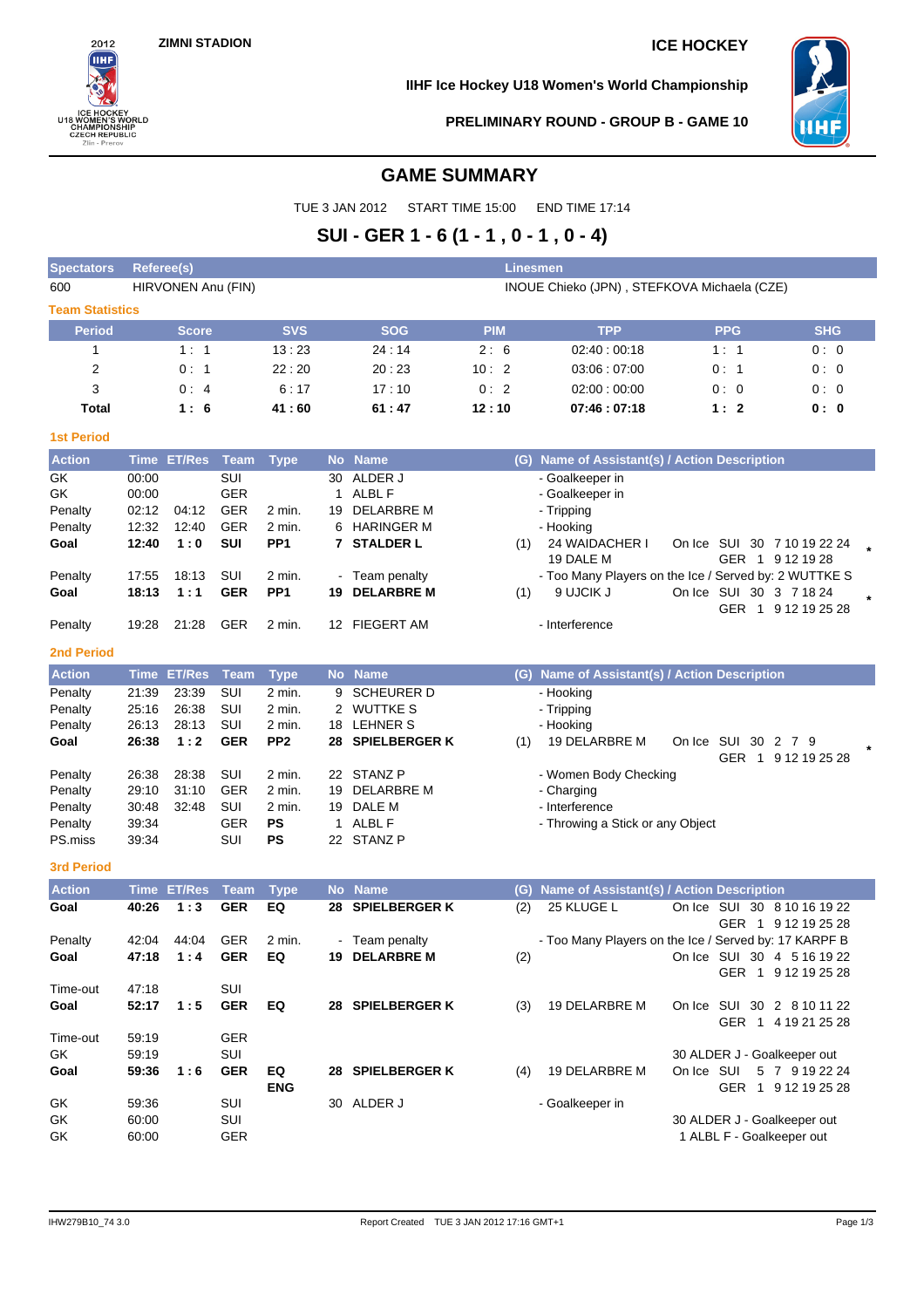

### **IIHF Ice Hockey U18 Women's World Championship**

## **PRELIMINARY ROUND - GROUP B - GAME 10**



#### **Goalkeeper Records**

### **Team : SUI - Switzerland Team : GER - Germany**

| No Name         |    | SOG SVS | MIP      | No Name          |    | SOG SVS | <b>MIP</b> |
|-----------------|----|---------|----------|------------------|----|---------|------------|
| 30 ALDER Janine | 47 |         | 42 59:43 | 1 ALBL Franziska | 61 | 60      | 60:00      |
| 1 ZANETTI Anja  |    |         |          | 29 FUCHS Janina  |    |         |            |

# **Game Statistics**

| Team: SUI (red)      |                           |             |          |             |                |             |          |         |        |          |                |                      |                        |             |
|----------------------|---------------------------|-------------|----------|-------------|----------------|-------------|----------|---------|--------|----------|----------------|----------------------|------------------------|-------------|
|                      | Head Coach: SCHAR Dominik |             |          |             |                |             |          |         |        |          |                | <b>Shots on Goal</b> |                        |             |
| <b>No Pos</b>        | <b>Name</b>               | G           | A        | P           | <b>PIM</b>     | $FO+$       | FO-      | $FO+/-$ | FO%    |          | $\overline{2}$ | 3                    | <b>TS</b><br><b>OT</b> | $+/-$       |
| 8 D                  | <b>STAIGER Reica</b>      | 0           | 0        | $\Omega$    | 0              | 0           | $\Omega$ | 0       | 0.00   | 0        | $\Omega$       | 2                    | 2                      | $-2$        |
| D<br>10              | <b>ALTMANN Livia</b>      | 0           | 0        | 0           | 0              | 0           | 0        | 0       | 0.00   |          |                |                      | 3                      | $-2$        |
| F<br>16              | <b>EGGIMANN Romy</b>      | $\mathbf 0$ | 0        | $\mathbf 0$ | 0              | 0           |          | $-1$    | 0.00   |          | 2              | 0                    | 3                      | $-2$        |
| F<br>19              | DALE Mariko +A            | $\mathbf 0$ |          |             | $\overline{2}$ | 8           | 15       | $-7$    | 34.78  | 0        | $\mathbf 0$    | 2                    | $\overline{2}$         | $-3$        |
| 22 F                 | STANZ Phoebe +C (BP)      | $\mathbf 0$ | 0        | $\mathbf 0$ | 2              | $\pmb{0}$   | 3        | -3      | 0.00   | 5        | 5              | 3                    | 13                     | $-4$        |
| 2 D                  | <b>WUTTKE Selina</b>      | 0           | 0        | 0           | 2              | 1           | 5        | -4      | 16.67  | 3        | 0              | 0                    | 3                      | $-1$        |
| D<br>3               | <b>GUBLER Nicole</b>      | 0           | 0        | $\Omega$    | $\mathbf 0$    | 0           | $\Omega$ | 0       | 0.00   | 2        | 0              | 0                    | $\boldsymbol{2}$       | $\mathbf 0$ |
| D<br>7               | <b>STALDER Lara</b>       |             | 0        |             | $\mathbf 0$    | $\mathbf 0$ | $\Omega$ | 0       | 0.00   | 4        | $\overline{2}$ | 3                    | 9                      | $-1$        |
| F<br>11              | <b>RUEGG Dominique</b>    | 0           | 0        | 0           | 0              | 7           |          | 6       | 87.50  | 4        | 1              |                      | 6                      | $-1$        |
| 24 F                 | WAIDACHER Isabel +A       | $\Omega$    | 1        | 1           | $\Omega$       | $\mathbf 0$ | 4        | $-4$    | 0.00   | 3        | 6              | 2                    | 11                     | $-1$        |
| 4 D                  | <b>HOFSTETTER Nadine</b>  | 0           | 0        | 0           | 0              | 0           | 0        | 0       | 0.00   | 1        | 0              | 0                    |                        | $-1$        |
| D<br>5               | <b>WILLINER Karin</b>     | 0           | 0        | $\Omega$    | 0              | 0           |          | $-1$    | 0.00   | 0        | $\mathbf 0$    | 0                    | 0                      | $-2$        |
| F<br>12 <sup>2</sup> | <b>BIGLER Jana</b>        | 0           | 0        | 0           | $\mathbf 0$    | $\mathbf 0$ | 0        | 0       | 0.00   | 0        | $\mathbf 0$    | 0                    | 0                      | $\mathbf 0$ |
| F<br>13              | <b>DESBOEUFS Laura</b>    | $\mathbf 0$ | 0        | $\Omega$    | 0              | $\mathbf 0$ | $\Omega$ | 0       | 0.00   | 0        | $\mathbf 0$    |                      |                        | $\mathbf 0$ |
| 18 F                 | <b>LEHNER Stephanie</b>   | $\Omega$    | 0        | $\Omega$    | $\overline{2}$ | 5           | 5        | 0       | 50.00  | $\Omega$ | $\Omega$       | $\Omega$             | $\mathbf 0$            | $\mathbf 0$ |
| D<br>9               | <b>SCHEURER Dominique</b> | 0           | 0        | 0           | 2              | 0           | 0        | 0       | 0.00   | 0        | 3              | 2                    | 5                      | $-1$        |
| F<br>15              | POSCHUNG Valeska          | 0           | 0        | 0           | $\mathbf 0$    | $\mathbf 0$ | 0        | 0       | 0.00   | 0        | $\mathbf 0$    | 0                    | 0                      | $\mathbf 0$ |
| F<br>25              | CIPRIANI Tiziana          | 0           | 0        | 0           | $\Omega$       | 1           | $\Omega$ | 1       | 100.00 | 0        | 0              | 0                    | 0                      | $\mathbf 0$ |
| GK                   | ZANETTI Anja              | 0           | 0        | 0           | 0              |             |          |         |        | 0        | 0              | 0                    | 0                      |             |
| GK<br>30             | <b>ALDER Janine</b>       | $\Omega$    | $\Omega$ | $\Omega$    | $\Omega$       |             |          |         |        | $\Omega$ | $\Omega$       | $\Omega$             | $\Omega$               |             |
| <b>Total</b>         |                           | 1.          | 2        | 3           | 10             | 22          | 35       | $-13$   | 38.60  | 24       | 20             | 17                   | 61                     |             |

### **Team : GER (white)**

| <b>I ealli</b> . OCK (WILLE) |                             |              |          |          |                |             |          |             |        |          |                |                      |                        |             |
|------------------------------|-----------------------------|--------------|----------|----------|----------------|-------------|----------|-------------|--------|----------|----------------|----------------------|------------------------|-------------|
|                              | Head Coach: BECKER Maritta  |              |          |          |                |             |          |             |        |          |                | <b>Shots on Goal</b> |                        |             |
| <b>No Pos</b>                | <b>Name</b>                 | G            | A        | P        | <b>PIM</b>     | $FO+$       | FO-      | $FO+/-$     | FO%    |          | $\overline{2}$ | $\overline{3}$       | <b>OT</b><br><b>TS</b> | $+/-$       |
| 9 D                          | <b>UJCIK Jessica</b>        | 0            |          | 1        | 0              | 0           | $\Omega$ | 0           | 0.00   | 0        | 1              | $\Omega$             | 1                      | $+3$        |
| 12 D                         | FIEGERT Anna-Maria +C       | 0            | 0        | $\Omega$ | $\overline{2}$ | 0           | $\Omega$ | $\Omega$    | 0.00   | 2        | 2              | $\Omega$             | $\overline{4}$         | $+3$        |
| 19 F                         | DELARBRE Marie +A           | 2            | 3        | 5        | 4              | 4           | 3        | 1           | 57.14  | 5        | 7              | 2                    | 14                     | $+4$        |
| 25 F                         | <b>KLUGE Laura</b>          | 0            |          |          | 0              | 16          | 8        | 8           | 66.67  | 0        | $\overline{4}$ |                      | 5                      | $+4$        |
| 28 F                         | SPIELBERGER Kerstin (BP)    | 4            | $\Omega$ | 4        | $\Omega$       | $\mathbf 0$ |          | $-1$        | 0.00   | 4        | 5              | 6                    | 15                     | $+4$        |
| 4 D                          | <b>WAGNER Theresa</b>       | 0            | 0        | 0        | 0              | 0           | 0        | $\mathbf 0$ | 0.00   | 0        | 0              | 0                    | 0                      | $+1$        |
| F<br>6                       | <b>HARINGER Melanie</b>     | 0            | $\Omega$ | $\Omega$ | $\overline{2}$ | 3           | 6        | $-3$        | 33.33  |          | $\mathbf 0$    | $\Omega$             | 1                      | $\mathbf 0$ |
| $\mathsf{F}$<br>11           | SEITZ Julia                 | 0            | 0        | $\Omega$ | 0              | 4           | $\Omega$ | 4           | 100.00 | 0        | 0              | $\Omega$             | $\Omega$               | 0           |
| $\mathsf{F}$<br>16           | <b>ENGEL Katja-Lisa</b>     | 0            | 0        | $\Omega$ | $\mathbf 0$    | 0           | $\Omega$ | $\Omega$    | 0.00   | 0        | $\mathbf 0$    | $\Omega$             | $\mathbf 0$            | $\mathbf 0$ |
| 21 D                         | <b>FRITZ Theresa</b>        | 0            | $\Omega$ | $\Omega$ | $\Omega$       | $\mathbf 0$ | $\Omega$ | $\Omega$    | 0.00   | $\Omega$ | $\mathbf 0$    | $\Omega$             | $\mathbf 0$            | $+1$        |
| 3 F                          | <b>LUBBERT Michelle</b>     | 0            | 0        | 0        | 0              | 5           | 3        | 2           | 62.50  | 0        | 0              | 0                    | 0                      | 0           |
| 17 F                         | <b>KARPF Bernadette</b>     | 0            | 0        | $\Omega$ | 0              | 0           | $\Omega$ | $\Omega$    | 0.00   | 2        | 1              | $\Omega$             | 3                      | 0           |
| $\mathsf{F}$<br>20           | <b>SCHMID Marie-Kristin</b> | 0            | 0        | $\Omega$ | 0              | 0           | $\Omega$ | $\Omega$    | 0.00   | 0        | $\mathbf 0$    |                      |                        | 0           |
| 22 D                         | REIMANN Dana +A             | 0            | 0        | $\Omega$ | 0              | 0           |          | $-1$        | 0.00   | 0        | 1              | 0                    | 1                      | 0           |
| 27 D                         | <b>SCHEUERLEIN Muriel</b>   | 0            | 0        | $\Omega$ | $\Omega$       | 0           | $\Omega$ | $\Omega$    | 0.00   | 0        | $\overline{2}$ | $\Omega$             | $\overline{2}$         | $\mathbf 0$ |
| 2 D                          | <b>BARTSCH Anne</b>         | 0            | 0        | 0        | 0              | 3           | 0        | 3           | 100.00 | 0        | 0              | 0                    | 0                      | 0           |
| F<br>8                       | <b>BAUER Leonie</b>         | 0            | 0        | $\Omega$ | 0              | 0           | $\Omega$ | $\Omega$    | 0.00   | 0        | 0              | $\Omega$             | $\Omega$               | 0           |
| D<br>13                      | VOOG Ann-Kathrin            | 0            | 0        | $\Omega$ | 0              | 0           | $\Omega$ | 0           | 0.00   | 0        | $\Omega$       | $\Omega$             | $\mathbf 0$            | 0           |
| 14 F                         | <b>GASDE Vanessa</b>        | 0            | 0        | $\Omega$ | 0              | 0           | $\Omega$ | $\Omega$    | 0.00   | 0        | $\mathbf 0$    | $\Omega$             | $\mathbf 0$            | $\mathbf 0$ |
| 1 GK                         | <b>ALBL Franziska</b>       | $\mathbf{0}$ | 0        | $\Omega$ | $\mathbf 0$    |             |          |             |        | 0        | $\mathbf 0$    | $\Omega$             | $\mathbf 0$            |             |
| 29 GK                        | <b>FUCHS Janina</b>         | 0            | 0        | 0        | 0              |             |          |             |        | 0        | $\Omega$       | 0                    | 0                      |             |
| Total                        |                             | 6            | 5        | 11       | 8              | 35          | 22       | 13          | 61.40  | 14       | 23             | 10                   | 47                     |             |
|                              |                             |              |          |          |                |             |          |             |        |          |                |                      |                        |             |